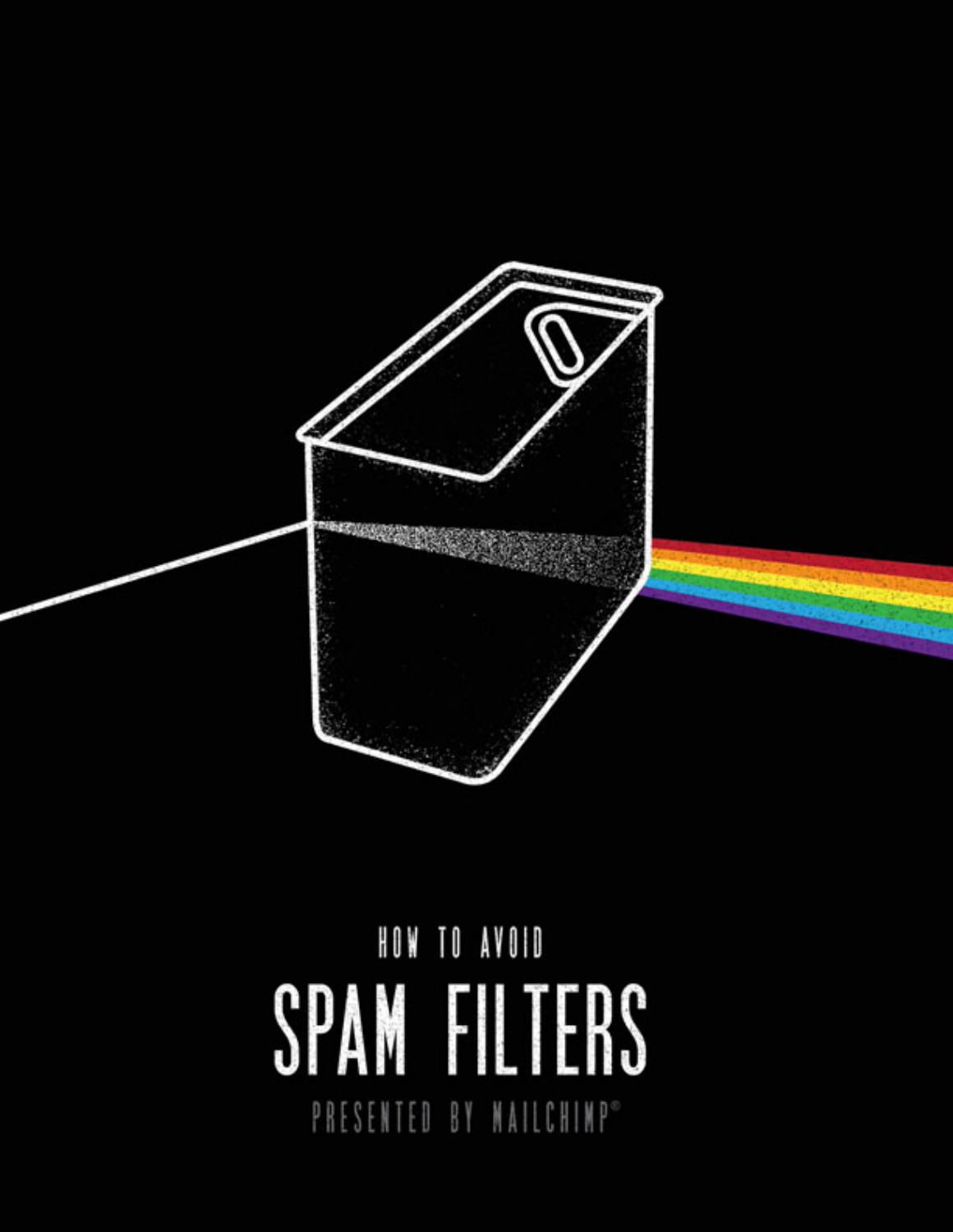MailChimp

avoiding spam filters

# HELLO.

If you send email campaigns for long enough, you'll inevitably run into spam-filter issues. [According to ReturnPath,](http://www.returnpath.net/downloads/resources/NOAM_deliverability_study.pdf) you can expect 10-20% of your emails to get lost in cyberspace, mostly due to overzealous spam filters. Innocent email marketers who send permission-based emails to people who requested them get spam filtered all the time. Unfortunately, there's not a quick fix. The only way to avoid spam filters is to understand what spam is and how the filters work. Here's the rundown.

# WHAT IS SPAM?

Spam is unsolicited email sent to a whole list of people. Let's say you just bought a list of email addresses from some local business organization. These are great prospects for your business, right? You want to send them an email with a relevant offer they can't refuse. It's spam if you upload that list into MailChimp (or any other email service provider) and send that list an unsolicited email. It's not spam if you take that list and write personal, one-to-one emails to each recipient, and the content is unique for each recipient. If your immediate reaction is, "but what if..." stop now, because you'll probably get yourself reported for spamming.

### **The CAN-SPAM Act of 2003**

The United States federal CAN-SPAM Act became law on January 1, 2004. According to their website, the FTC says that if you violate the law, you could be fined \$11,000 for each offense (multiply \$11,000 times the number of people on your recipient list). ISPs around the country have already successfully sued spammers for millions and millions of dollars under this law.

We're not lawyers, so we can't give you too much legal advice, but if you send commercial email, you should read through the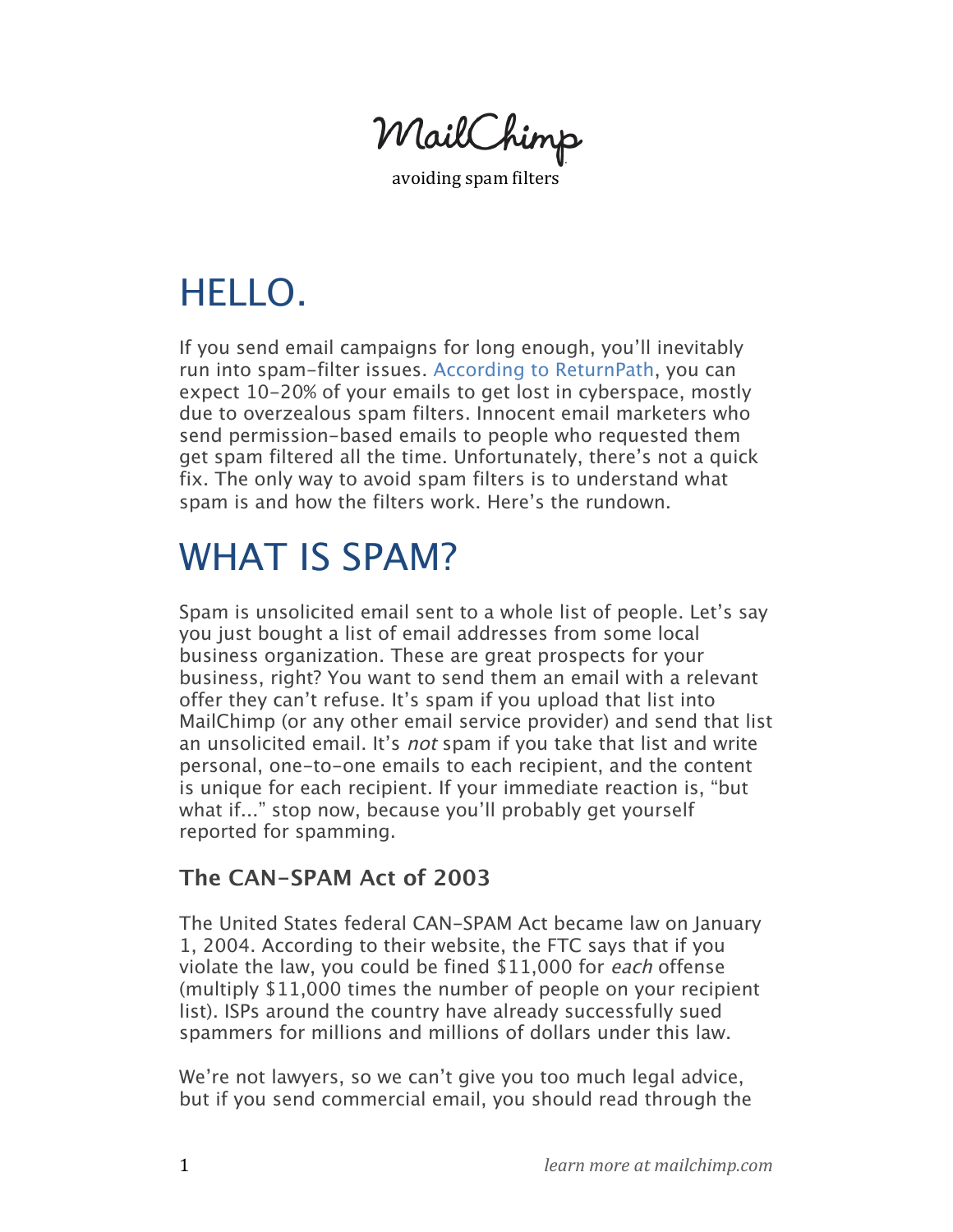CAN- SPAM Act of 2003 and understand the rules. If you have a lawyer, consult with her. There are a couple of points we'd like to highlight.

If you're sending **commercial** email (where you're selling or promoting stuff), here are just a few rules you should know about:

- Never use deceptive headers, from-names, reply-tos, or subject lines.
- You must always provide an unsubscribe link.
- Remove recipients from your list within 10 business days.
- The unsubscribe link must work for at least 30 days after sending.
- You must include your physical mailing address.

To learn more, go to [ftc.gov.](http://www.ftc.gov/bcp/edu/pubs/business/ecommerce/bus61.shtm)

#### **TIP: WHAT'S THE WORST THAT CAN HAPPEN?**

We did eventually get some legal advice. What we learned is in a guide you can read on our blog. Check it out here:

 [mailchimp.com/blog/spam-lawsuits-whats-the-worst](http://www.mailchimp.com/blog/spam-lawsuits-whats-the-worst-that-can-happen/)that-can-happen

## HOW SPAM FILTERS WORK

Spam filters look at a long list of criteria to decide whether your email is junk. They might look for spammy phrases like "CLICK HERE!" or "FREE! BUY NOW!" They'll assign points every time they see one of those phrases. Certain criteria get more points than others. Here's a sample of criteria from [Spam Assassin](http://spamassassin.apache.org/tests_3_0_x.html):

- Talks about lots of money (.193 points)
- Describes some sort of breakthrough (.232 points)
- Looks like mortgage pitch (.297 points)
- Contains urgent matter (.288 points)
- Money back guarantee (2.051 points)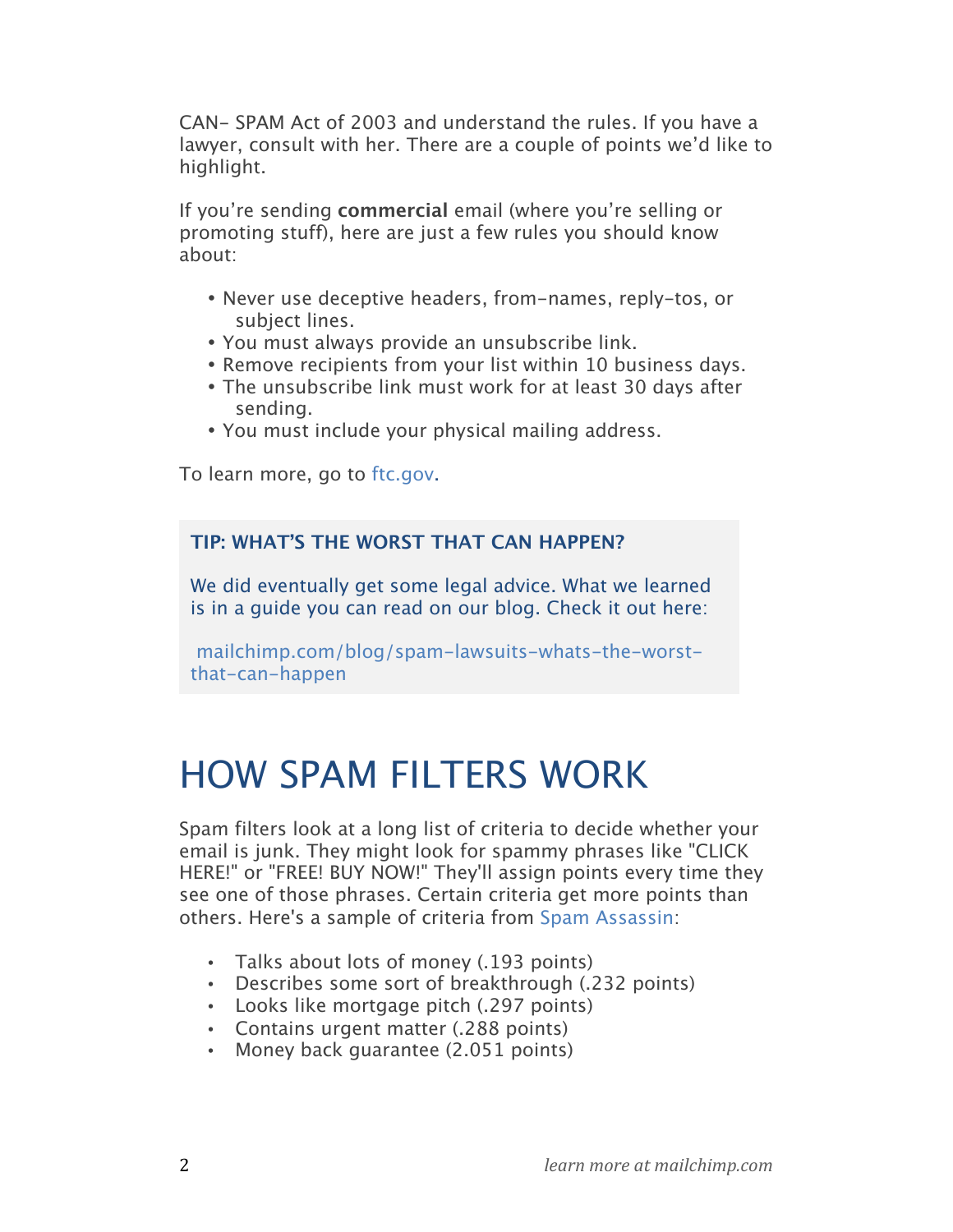If your campaign's total "spam score" exceeds a certain threshold, then your email goes to the junk folder. You're probably thinking, "What's the threshold I need to stay under?" Sorry, but the number is different for every server. (Related: [Compelling Case for ReturnPath Certification.](http://www.mailchimp.com/blog/compelling-case-for-senderscore-certification/))

As for that list of "spammy" criteria, it's constantly growing and adapting, because spam filters learn more about junk every time someone clicks the **This is spam** button in their email program.



Spam filters even sync-up with each other to share what they've learned. Though there's no magic formula, we can help you avoid common mistakes that send newsletters to junk folders.

#### **Avoid these common mistakes**

These are the most common mistakes we see new email marketers make, which result in accidental spam filtering:

- Using spammy phrases, like "Click here!" or "Once in a lifetime opportunity!"
- Going crazy with exclamation points!!!!!!
- USING ALL CAPS, WHICH IS LIKE SCREAMING AT THE TOP OF YOUR LUNGS VIA EMAIL (especially in the subject line)
- Coloring fonts bright red or green
- Coding sloppy HTML, usually from converting a Microsoft Word file to HTML
- Creating an HTML email that's nothing but one big image, with little or no text (since spam filters can't read images, they assume you're a spammer that's trying to trick 'em)
- Using the word "Test" in the subject line (agencies run into this when sending drafts to clients for approval)
- Sending a test to multiple recipients within the same company (that company's email firewall can only assume it's a spam attack)
- Designing HTML email in Word and exporting the code to HTML (That code is sloppy, and spam filters hate it.)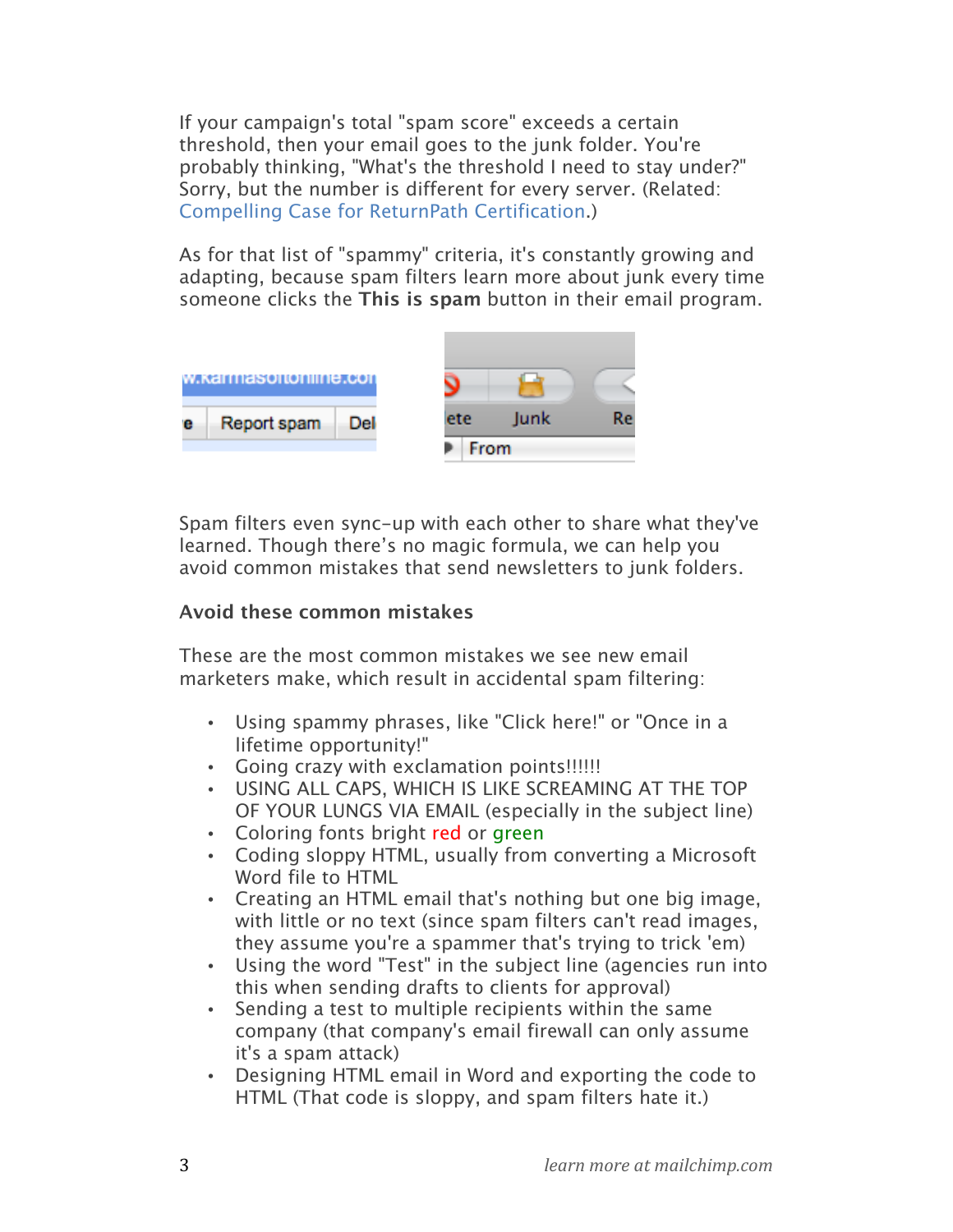#### **How can I tell if my emails were spam filtered?**

For starters, look at your open rate. If it suddenly dropped from your average, then you probably have a spam-filter problem. An abnormally high bounce rate is another indicator. Look through your hard bounces and read the SMTP replies. Spam filters leave little clues about why they blocked your campaign.

#### **TIP: MAILCHIMP'S DOMAN PERFORMANCE REPORTS**

If you want to know if your email campaign had any trouble with particular ISPs, check your Email Doman Performance Report in MailChimp. Read more here:

[mailchimp.com/blog/using-email-domain-performance](http://www.mailchimp.com/blog/using-email-domain-performance-to-spot-isp-issues/)to-spot-isp-issues

Most established ESPs like MailChimp have been accepted into feedback loops with ISPs like AOL, Netzero, MSN and Hotmail. When a recipient on their network reports an email as spam, an alert is sent to the sending server. MailChimp receives those alerts and stores them under your account, so you'll know how many people reported your campaign as spam. And MailChimp will automatically remove those people from your list.

#### **Can I check my campaign before I send it?**

MailChimp comes with a spam-checker tool called the **Inbox Inspector** [\(mailchimp.com/inboxinspector\)](http://www.mailchimp.com/features/power_features/inbox_inspector/) that you can use to thoroughly scan your email campaign for spammy keywords, plus all the other stuff that spam filters look for (like image weight and HTML coding errors). Running one test before you send your campaign can save you lots of time and money.

Inbox Inspector tells you whether your email will be stopped by spam filters. But if you want to find out WHY your email was blocked, you'll need to systematically isolate the different variables in your campaign. Make a copy with a different subject line. Still got blocked? Change the content. Still blocked? Remove the links. And on and on. MailChimp has a tool called **Delivery Doctor** that automates this testing process. You'll find the Delivery Doctor at the bottom of the Pre-Delivery Checklist screen (the last step before sending out your campaign).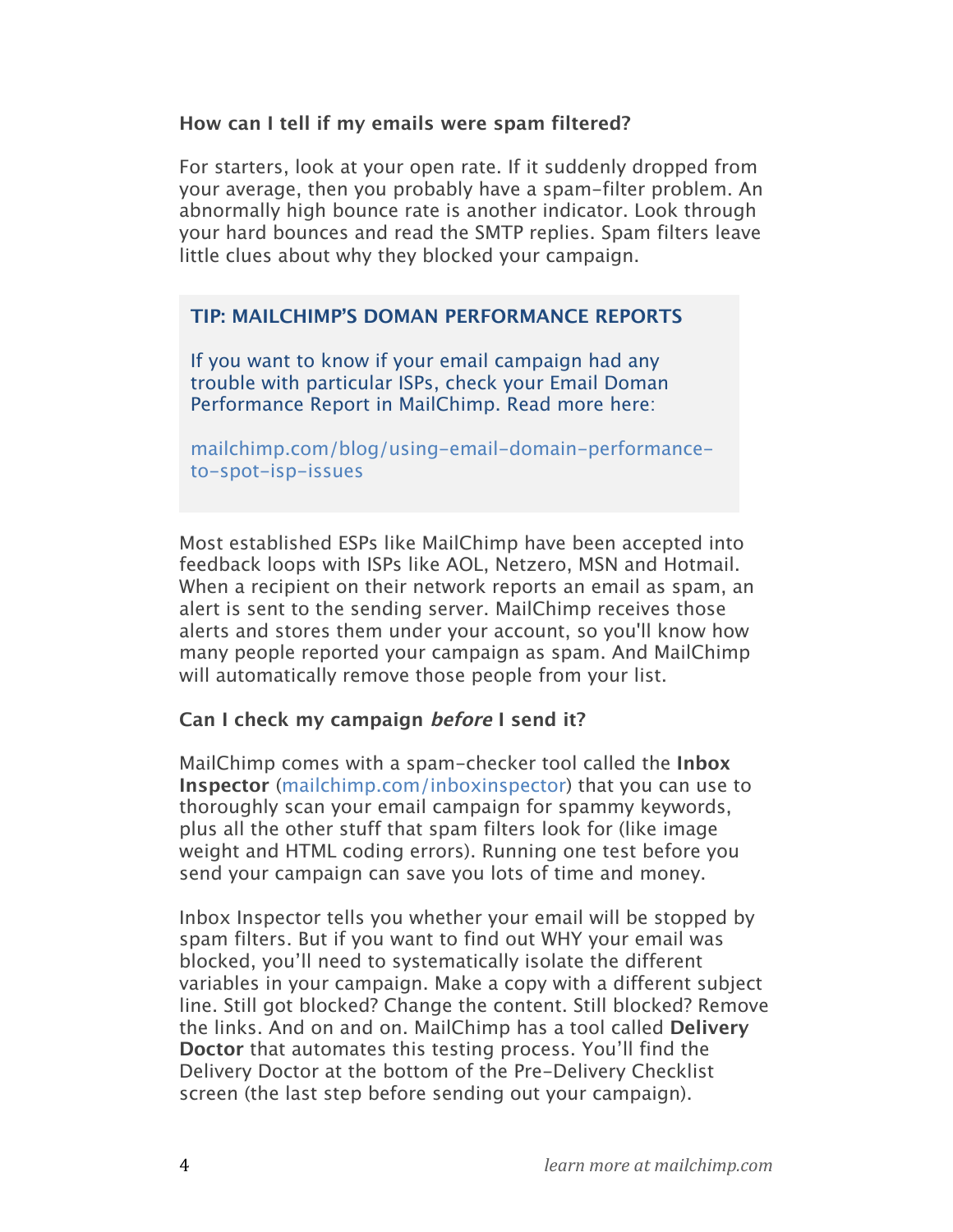#### **TIP: AVOID JUNK FOLDERS WITH MERGE TAGS**

Using your recipients' names will also help you avoid spam filters. Here's a quick case study:

Apple Mail is the free email application that comes with every Apple. We love it for its built-in spotlight search functionality. Check out Apple Mail's Junk Mail filter settings:

The following types of messages are exempt from junk mail filtering:

Sender of message is in my Address Book

Sender of message is in my Previous Recipients

 $\Box$  Message is addressed using my full name

Trust junk mail headers set by my Internet Service Provider

 $\Box$  Filter junk mail before applying my rules

The ways Apple Mail tries to tell if you're friend or foe.

- 1. If you're in the recipient's address book, you're a friend.
- 2. If the recipient has ever sent you a message before, you're a friend.
- 3. And here's the interesting part: If you know the recipient's full name, you must be a friend.

#### **Collect first and last names in your signup form.**

If you set up a list in MailChimp, the corresponding signup form always includes FNAME and LNAME fields by default. Some people claim that asking for too much on your signup forms will make fewer people sign up. Here's what we think: If you've got good content, people will give you their names.

#### **Merge FNAME and LNAME Into Your Campaigns.**

Actually use that data by merging it into your campaigns. Whenever you create a campaign in MailChimp, the Campaign Setup screen asks if you want to "Personalize the To: field". Check the box, then enter the merge fields that correspond to your FNAME and LNAME columns in your database (just click the orange **MERGETAGS** link for a cheatsheet, and we'll tell you exactly what to type into that field).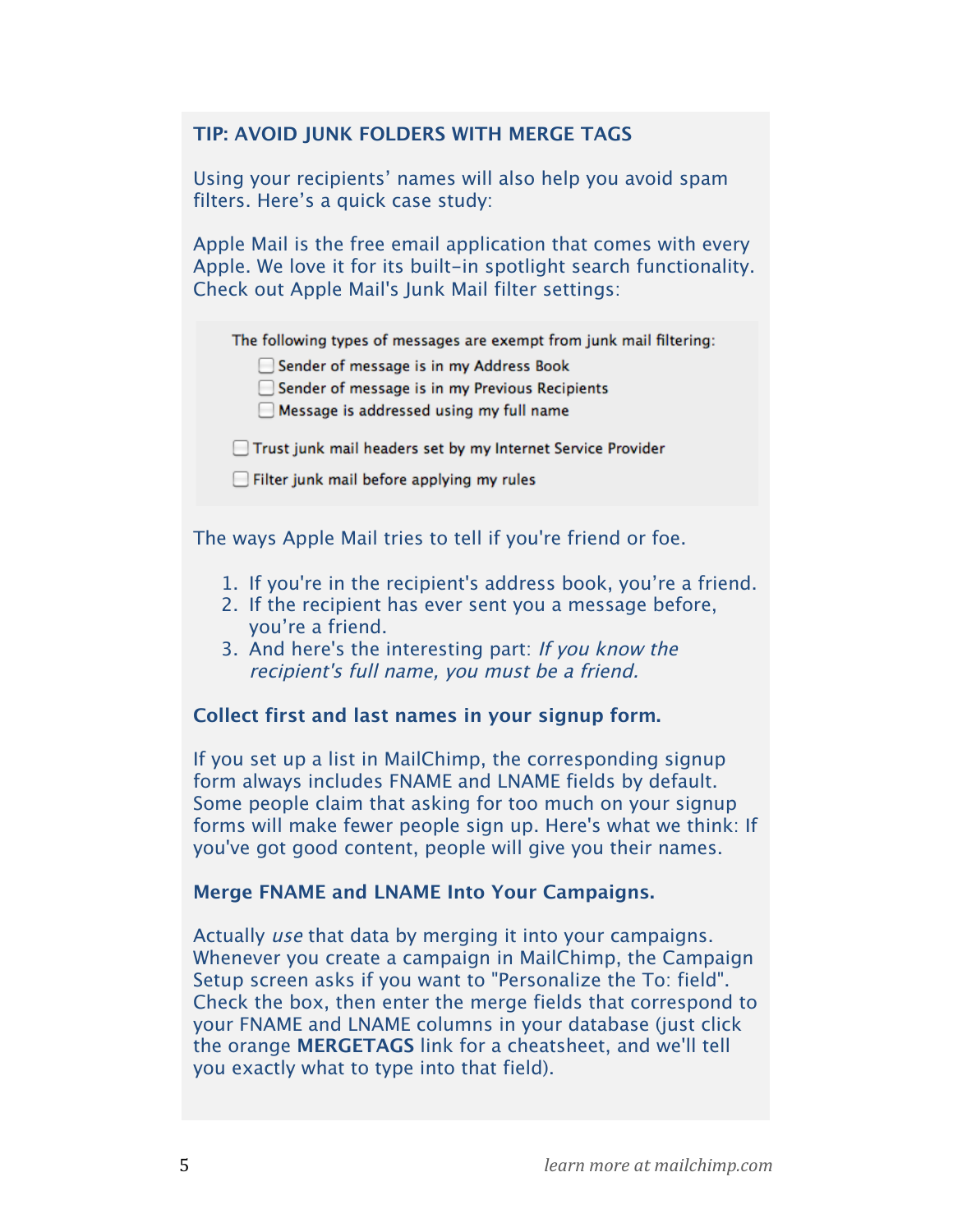# PREVENTING FALSE ABUSE REPORTS

You don't have to be a spammer to get reported for spamming. In fact, we've found that totally clean lists that are 100% double opt-in will get one or two abuse reports per 50,000 recipients. Sometimes it's a simple mistake, like when an inexperienced user clicks the **Report Spam** button as an easy way to unsubscribe from an email or file away what they consider junk.

But even if it's a mistake, getting reported for abuse is serious. If a major ISP like AOL receives even a small handful of complaints about your emails, then they'll start blocking all email from your server. And if you use MailChimp (or any email-marketing service, for that matter) that means your emails can affect the deliverability of thousands of other legitimate marketers in our system. One bad apple can truly spoil the whole bunch. By the way, this is why we created Omnivore, which you'll learn about later.

And since it's inevitable that you'll receive spam complaints every now and then, ESPs like us are constantly monitoring abuse reports from ISPs, blackhole lists and anti-spam networks, so we can immediately pinpoint problems as they arise and redistribute email delivery to different servers and IP addresses while we investigate the account in question.

When you receive an abuse report, you're kind of "guilty until proven innocent." All the major ISPs care about is reducing unwanted email for their customers. There's no negotiating, and they don't have time to listen to excuses or long-winded explanations. And who can blame them? They're too busy trying to handle the bajillions of other spam complaints coming in.

But as long as you collected your email list legitimately and can prove without a doubt that any complaint you received is a simple mistake, you're in the clear. But if there's *any* question about your list-collection practices, your account will likely be shut down. Incidentally, that's why our list-management system uses double opt-in, and why our terms of use prohibit purchased, rented and opt-out lists. That kind of stuff generates too many complaints, even when they're technically legit.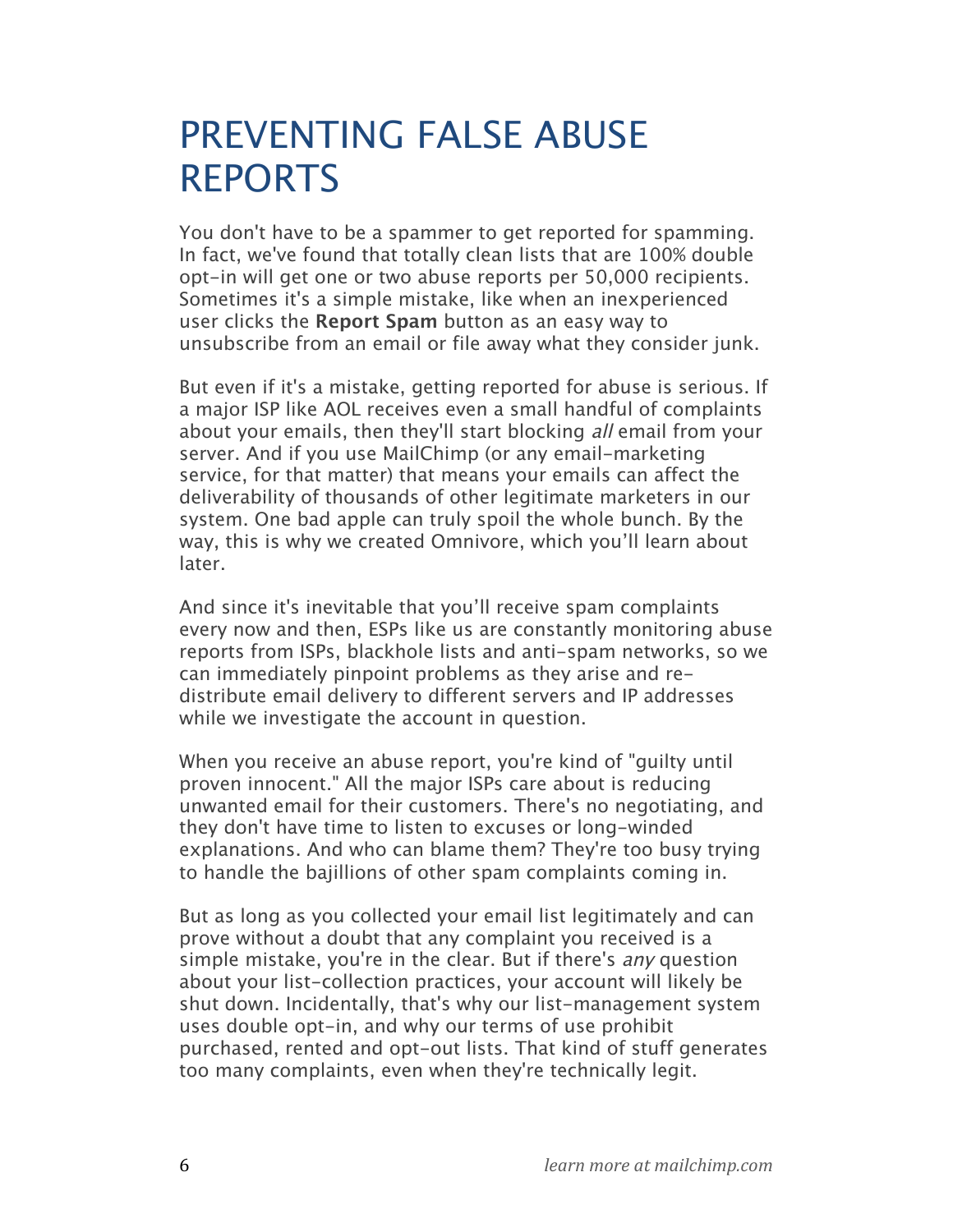### **How Abuse Reports Work**

When people receive what they think is spam or junk mail, they can just click a button in their email program to label it as spam. When they do that, an abuse report is often created and sent to their ISP. If their ISP receives enough of these reports, they fire off an automated warning message to the sender. If you're using MailChimp to deliver your emails, we're that "sender." So our Abuse Desk staff receives these warning messages. Usually, the report is very terse. It hides the identity of the person who complained and usually includes a copy of the email you sent, plus something to the effect of:

Hi. Our customers are complaining about your emails. You need to address this issue ASAP, or we'll start blocking all email from your servers.

If the complaints continue within a certain timeframe, that's it all emails from that particular IP address of the sending server is blocked, at least temporarily. Scary, huh? That's why we're constantly monitoring incoming complaints. It's why we have human reviewers to approve new accounts before they're allowed to send campaigns. It's why we monitor our outgoing mail queue all the time, and why you might hear from one of our reviewers with tips on how you can make your email seem less spammy.

### **Reasons for False Abuse Reports**

So why do legitimate email marketers get falsely accused of sending spam? Sometimes it's a simple mistake. But more often than not, it's the marketer's own fault. It's harsh but true. Here are some common reasons marketers get accused of sending spam:

- The marketer collected emails legitimately (through an opt-in form on their site), but took too long to contact his list. People receive full-blown email newsletters "out of the blue" and they don't remember opting in two years ago. By the way, here are some tips on re-engaging old subscribers: [mailchimp.com/blog/how-to-reactivate](http://www.mailchimp.com/blog/how-to-reactivate-inactive-subscribers/)[inactive-subscribers](http://www.mailchimp.com/blog/how-to-reactivate-inactive-subscribers/)
- The marketer runs an online store. They've got thousands of email addresses of its customers who have purchased products from them in the past. Now they want to start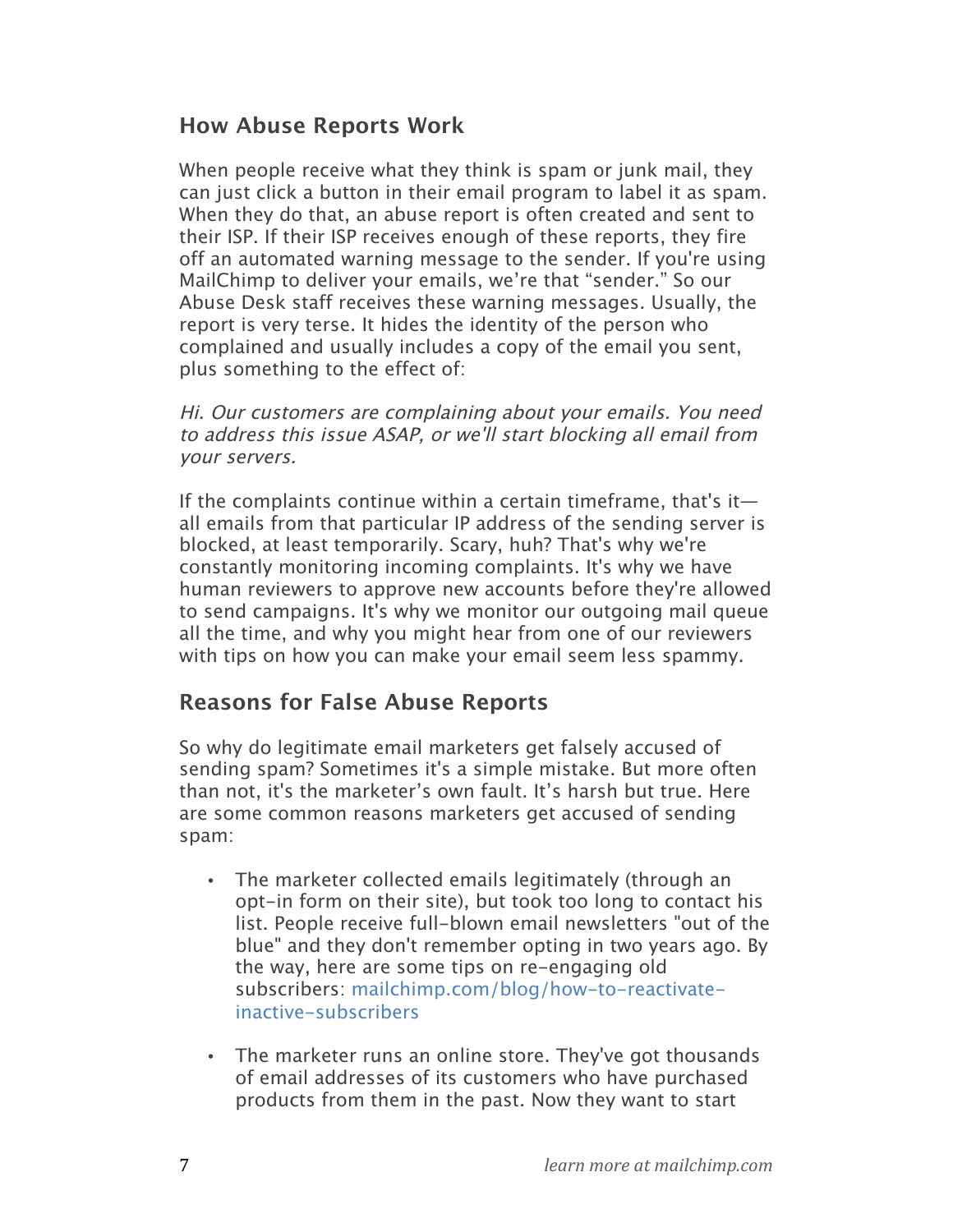emailing them. Instead of asking people to join the emailmarketing list, they just start blasting offers.

- The marketer is exhibiting at a trade show. The tradeshow organization provided the marketer with a list of attendee email addresses. Instead of emailing those people an invitation to join their list (along with a little explanation about how they got their emails from the tradeshow), the marketer assumes they have permission, and starts emailing full-blown newsletters and promos.
- Fish bowls and business cards. Yep, we've all dropped our business cards into a fish bowl somewhere to win a free lunch or a door prize of some sort. To marketers, it's common sense that the fish bowl is a list-collection technique. To prospects, it's just a shot at a free lunch.
- Purchasing or renting members' email addresses from an organization, then just adding them to their list without getting permission first.

There's a common theme here. In all of the above cases, the missing element is **permission.** The marketers are caught up in legal rules and definitions. But it's not enough to be legal you've got to be polite, too.

### **Ways to Prevent False Abuse Reports**

Hopefully by now you understand that permission is extremely important, and that without permission, you're going to be reported for abuse (whether the email is legit or not). So here are some ways to prevent false spam complaints:

- Even if they're your customers, don't send promotions without permission first. Set up a separate marketing list" for customers to join. Tell them you're about to start up a great email newsletter or promotions program, and give them reasons (or free prizes) for signing up. Don't just send them promotions out of the blue.
- Don't use purchased lists. They're a waste of money, and they're just plain wrong. Even if you acquired them legally, they're against our terms of use.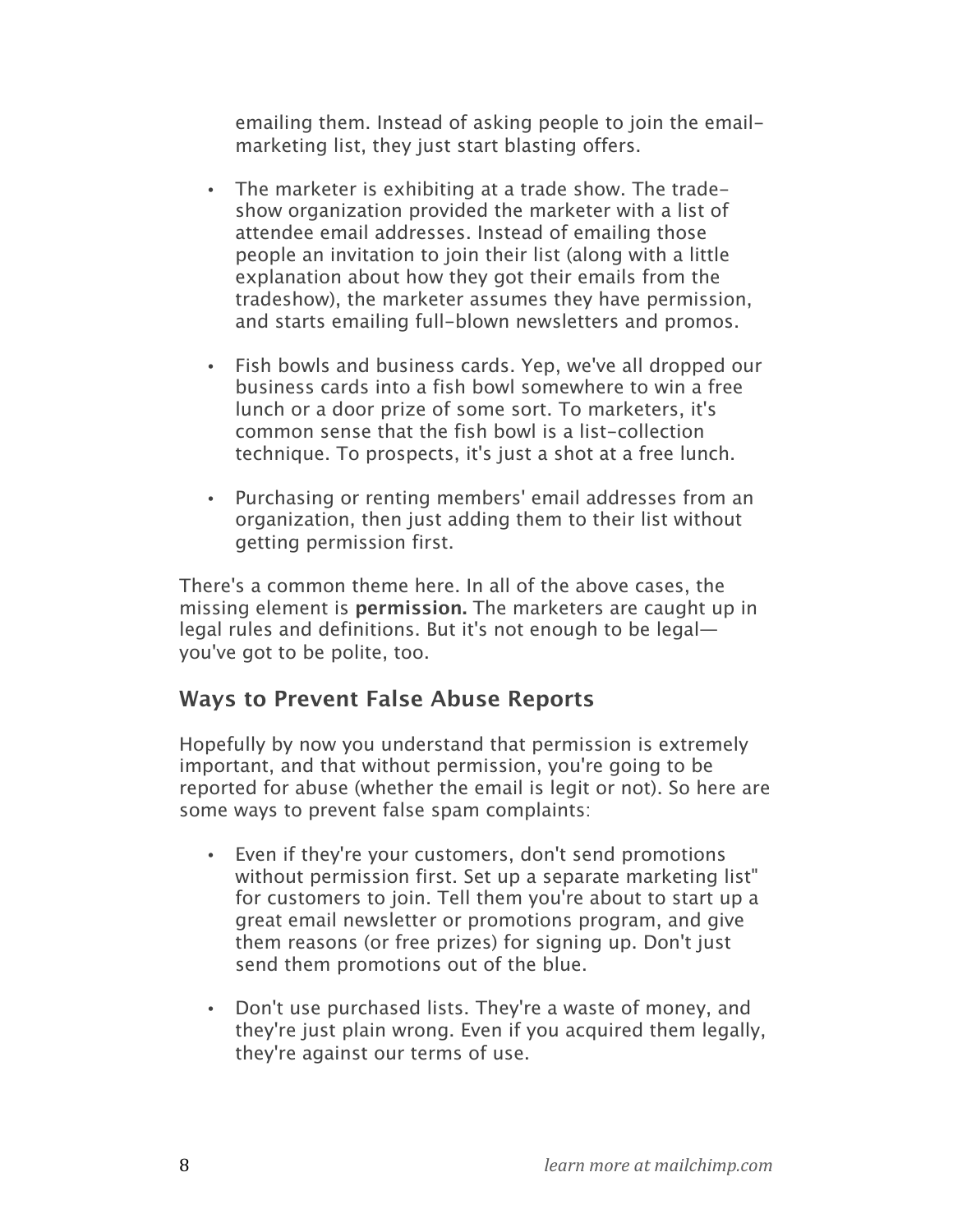- Don't hide your opt-out link. Make it very prominent. People who no longer wish to receive your emails are either going to click your **Unsubscribe** link, or their **This is spam** button. Which would you prefer? Some marketers are even placing the unsubscribe link at the top of their emails, so it's super easy to find.
- Make sure your email looks reputable. If you're not a designer, hire one. Your email needs to look like it came from your company, not some scammer who's phishing for information. If your email looks unprofessional, who would trust your unsubscribe link?
- Set expectations when people opt-in to your list. If people sign-up for monthly newsletters, but you also send them weekly promotions, they're probably going to report you for spamming. Tell them what you'll be sending, and how often. Set up different lists (one for newsletters, one for special offers and promotions). Understand that there's a difference between soft-sell newsletters and hard-sell promotions. Don't mix them up.
- Use the double opt-in method. This is standard in MailChimp's list management feature. If you use double opt-in, you have proof that each and every recipient gave you permission to send them emails. Period.
- Don't wait too long before contacting them. We've seen lots of small businesses collect emails at their storefront, but then wait more than 3 months (sometimes years) before contacting their customers. Too often, it's with a coupon offer during the holidays (when recipients are already getting overwhelmed with offers from other online merchants). Setup a process where new subscribers receive emails from you right away, like a "Top 10" tips that you send weekly, using MailChimp's [Autoresponder](http://www.mailchimp.com/features/power_features/autoresponders)  [tool.](http://www.mailchimp.com/features/power_features/autoresponders)

### **Double Opt-in**

We *highly* recommend the double opt-in method when managing your email lists. In fact, it's the only way MailChimp's built-in list management system will work. Here's a quick overview: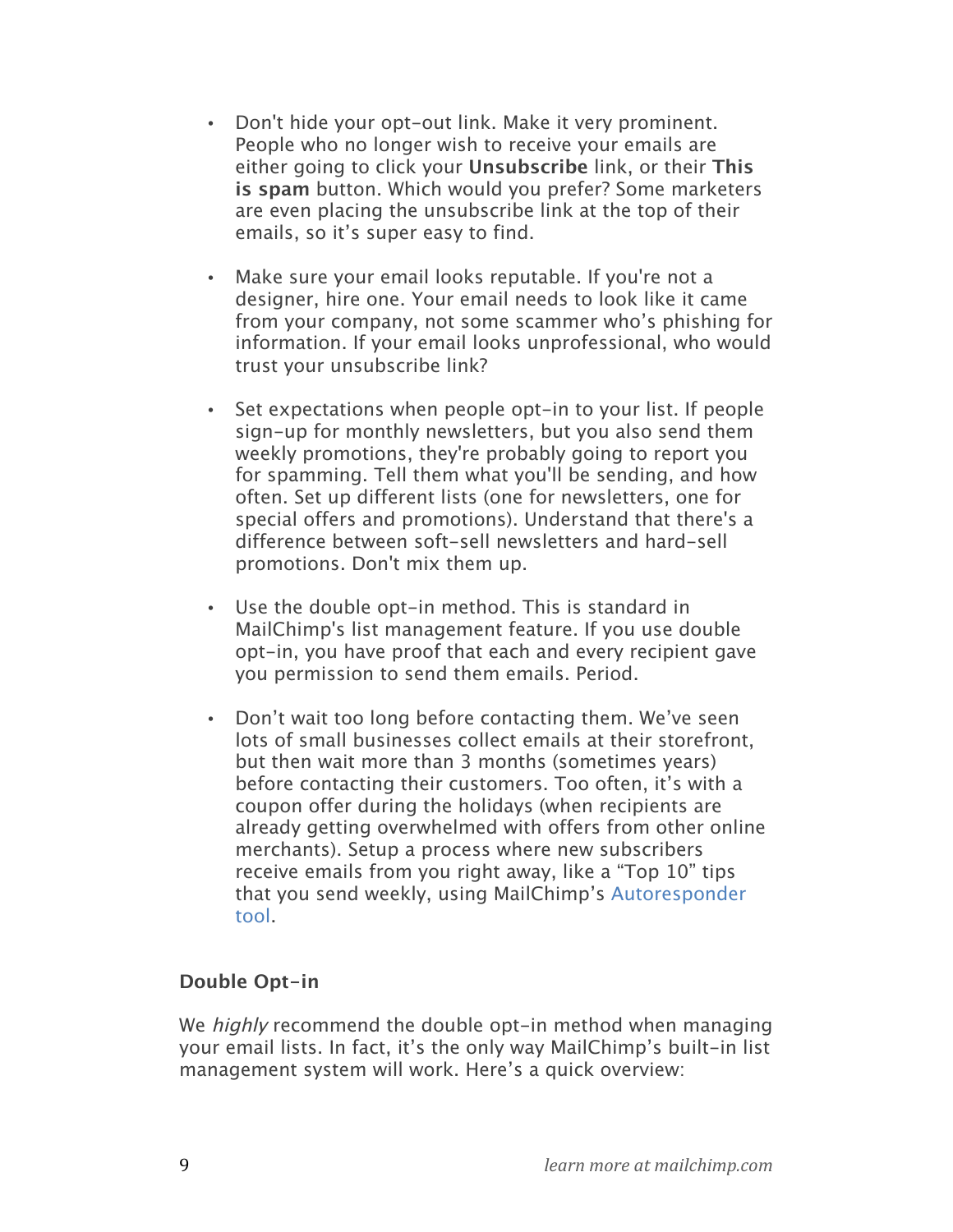1. A customer signs up for your email newsletter through a form at your website.

2. He receives an email with a confirmation link.

3. If he clicks the link, he's added to your list, and you store the IP address, date, and time of registration. Now you've got proof of opt-in, should you ever need it in the future (like if you receive a false or malicious abuse report).

4. If he doesn't click the link, he's not added to the list.

Double opt-in is fast replacing the single opt-in method, where someone submits a form, and bam—they're added to a list. There are too many chances for someone to get signed up to a list without his permission, either erroneously or maliciously. And there's no need to even discuss the old opt-out method anymore. That's getting phased out, due to all the spam complaints marketers get from people who never saw the optout check. Don't be so desperate to grow your list that you put your company's reputation on the line.

# EMAIL FIREWALLS

By now, most email marketers know to avoid using spammy phrases like "FREE! CLICK NOW!" or the spam filters will trash your message. But did you know that before your email even gets to a spam filter, it has to get through a gatekeeper? Yep, spam is so bad that spam filters now need spam filters to help them. These gatekeepers look kinda like this:

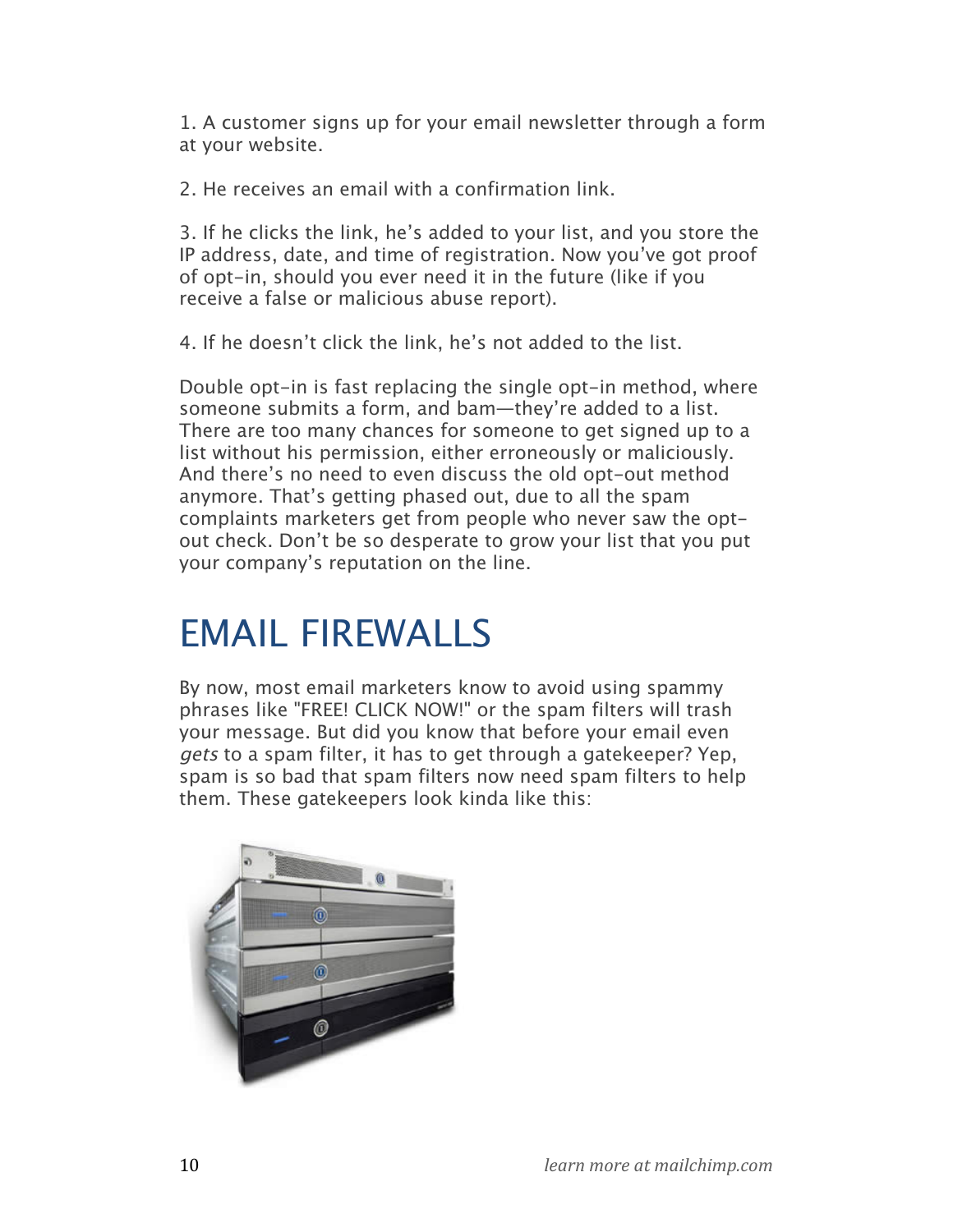Looks vicious, doesn't it? They're all over the place. ISPs use them. Large corporations use them. Small businesses are starting to use them. What's really scary is they all talk to each other. It's how they learn what spam is, and who should be blocked (Gulp—are they talking about you right now?).

That's a picture of [IronPort's Email Security Appliance.](http://www.ironport.com/products/how_it_works.html) If it thinks your email is spam, it'll gobble it up and fart its remains into cyberspace before your recipient's puny little spam filter even gets a chance to look for the word V1AGRA. It won't even waste the energy to tell anybody about it (like in a bounce report).

Ever send to your email list and wonder where 5-10% of the emails seem to go off to? Ever wonder why the numbers don't seem to add up in your deliverability reports? It was probably one of these big, mean appliances.

How the heck does this server know what spam is? Your own recipients teach it. When you send an email to your list, and someone on your list thinks it's spam, or doesn't remember opting-in to your list, or if you purchased a list from someone, that person can report you to SenderBase. Get enough complaints, and they'll propagate your data to all the IronPort servers around the world, letting everyone know you're a spammer:

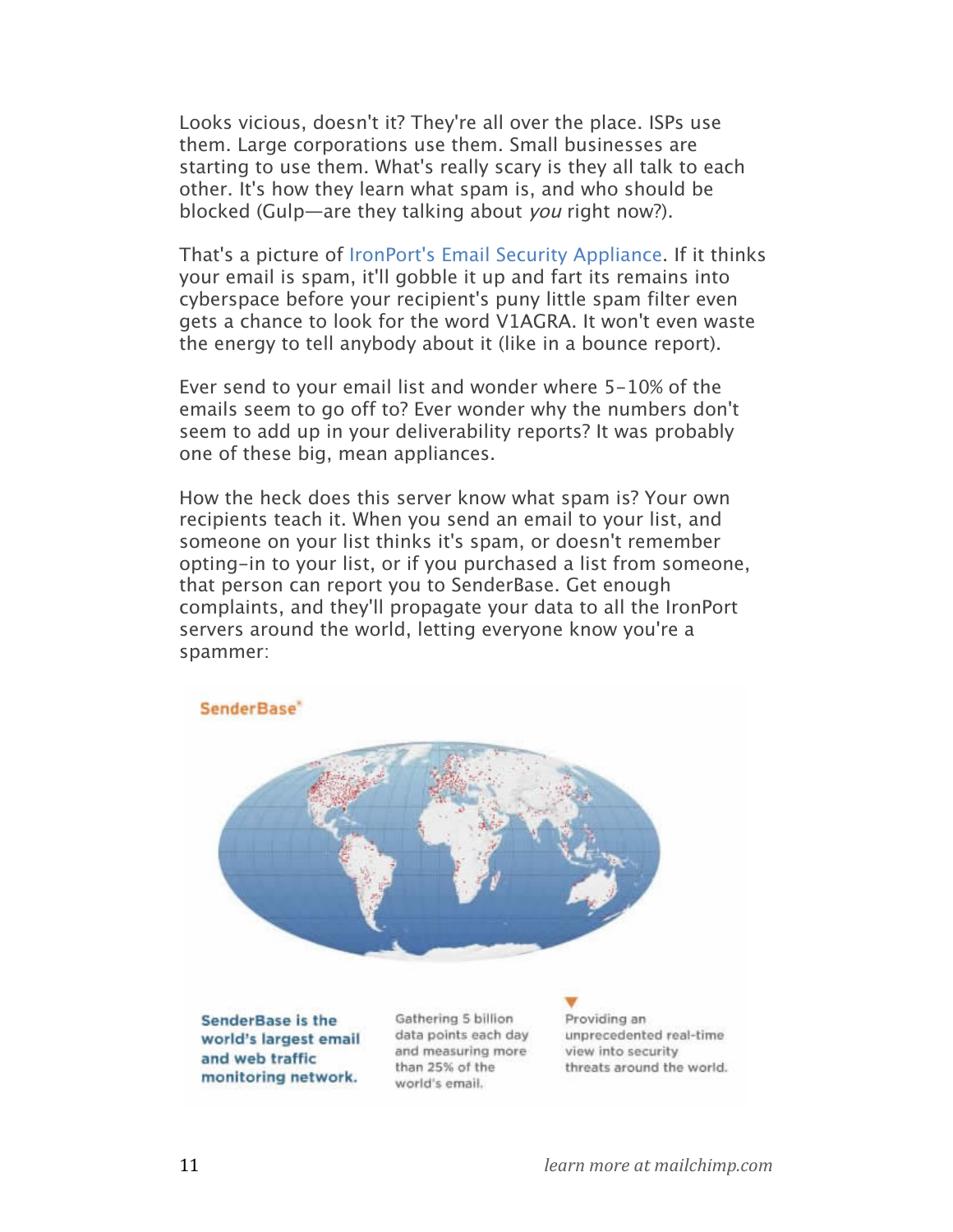Incidentally, your email service provider should be registered at SenderBase, so they can properly investigate every complaint generated in response to their users' campaigns. At MailChimp, our staff receives copies of any complaints that come in, so we can suspend the sender's account and investigate immediately.

IronPort is only one of many email firewalls, gateways and security appliances you should learn about. Also see:

- [Cloudmark](http://www.cloudmark.com/en/home.html)
- [Barracuda Networks](http://www.barracudanetworks.com/ns/?L=en)
- [Postini](http://www.google.com/postini/email.html#utm_campaign=en&utm_source=en-ha-na-us-bk&utm_medium=ha&utm_term=postini)
- [MessageLabs](http://www.messagelabs.com/)
- [Brightmail](http://www.symantec.com/business/products/family.jsp?familyid=brightmail)

All of those big, mean, ruthless gatekeepers rely on "reputation" scores to block emails before they even get to the content-based spam filters. They all calculate reputation differently. To get a feel for how the do it, check out this article on the MailChimp Blog: http://www.mailchimp.com/blog/cloudmarkfingerprinting-algorithm/

So you better make sure your reputation is good by sending clean emails to clean lists.

If you think you can send junk, get reported, then switch to a new email server, you're sadly mistaken. Once you get reported, your company's name and domain name are on the lists. They'll know to block ALL emails with your name in it from now on—no matter who sends it or where it came from. This is why affiliatemarketing programs can be so risky. Imagine thousands of sloppy email senders (your affiliates) buying lists and sending emails with your company's domain name in them.

# **OMNIVORE**

Omnivore is MailChimp's fancy algorithm that keeps our system clean by predicting bad behavior in a campaign before it even gets out the door. We started working on Omnivore in 2008, and now we have a tool that's constantly analyzing email-campaign and user-account data behind the scenes.